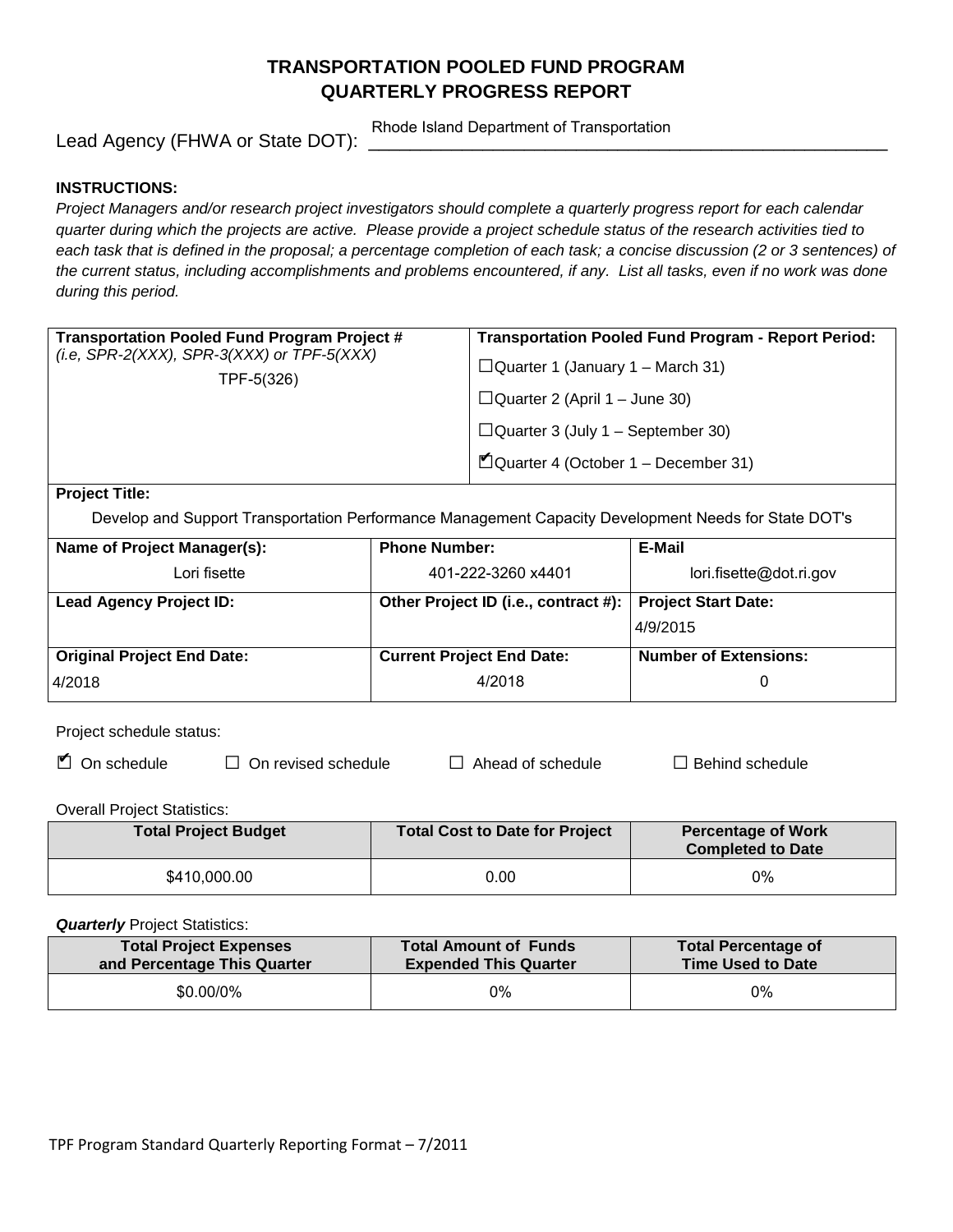## **Project Description**:

The Rhode Island Department of Transportation (RIDOT) will serve as the lead state for the Pooled Fund project. The Rhode Island DOT will work with the American Association of State Highway and Transportation Officials (AASHTO) who will facilitate administrative duties associated with the project and will invoice the vendor/s for reimbursement up to the amount available in the Pooled Fund. The principle tasks are:

1. Establish a Technical Advisory Committee (TAC) that will provide advice and guidance concerning the needs analysis, development of the learning and capacity development resources, and the TPM Information Clearinghouse. The TAC will also serve as a resource for supporting the knowledge transfer activities.

a. The TAC will be comprised only of pooled fund members and representatives from the FHWA Office of Transportation Performance Management's Training and Capacity Building team.

b. The TAC will also serve as a communication and coordination mechanism between the State DOTs and FHWA to ensure that performance management learning and capacity development needs are developed in a coordinated manner. 2. Conduct an analysis to identify:

a. Short-term and long-term learning and capacity development needs of the member States.

b. Knowledge, skills, and abilities (KSAs) needed to effectively administer and implement a performance-based transportation program; optimal organizational structure for effective performance management; resources needed to support KSAs.

3. Develop learning and capacity development resources and make accessible online; to include, but not be limited to areas such as determining data quality, statistical analysis, and target setting. Resources to be developed will be identified based in part on results of the needs analysis. Resources should be suitable for a variety of audiences and should include a regular cycle of review and updating.Develop and maintain a TPM Information Clearinghouse consisting of best practice materials and other training and education resource material to assist State DOTs, MPOs, and public transit providers in implementation of a performance-based transportation program.

### Progress this Quarter (includes meetings, work plan status, contract status, significant progress, etc.):

1. The Agreement between RIDOT and AASHTO for the administration of the Pooled Fund has been finalized and executed by AASHTO and is awaiting final signature by RIDOT.

2. RIDOT met with FHWA and other TAC members and developed a needs assessment survey to document the needs of state DOT's. The survey was distributed to committee members for comment before finalization. Comments are due back by 1/26/16.

3. The first conference call was completed with TAC members on 1/21/16.

4. TAC committee members will begin developing the Charter.

5. An initial budget with funds that have been transfered and obligated was developed.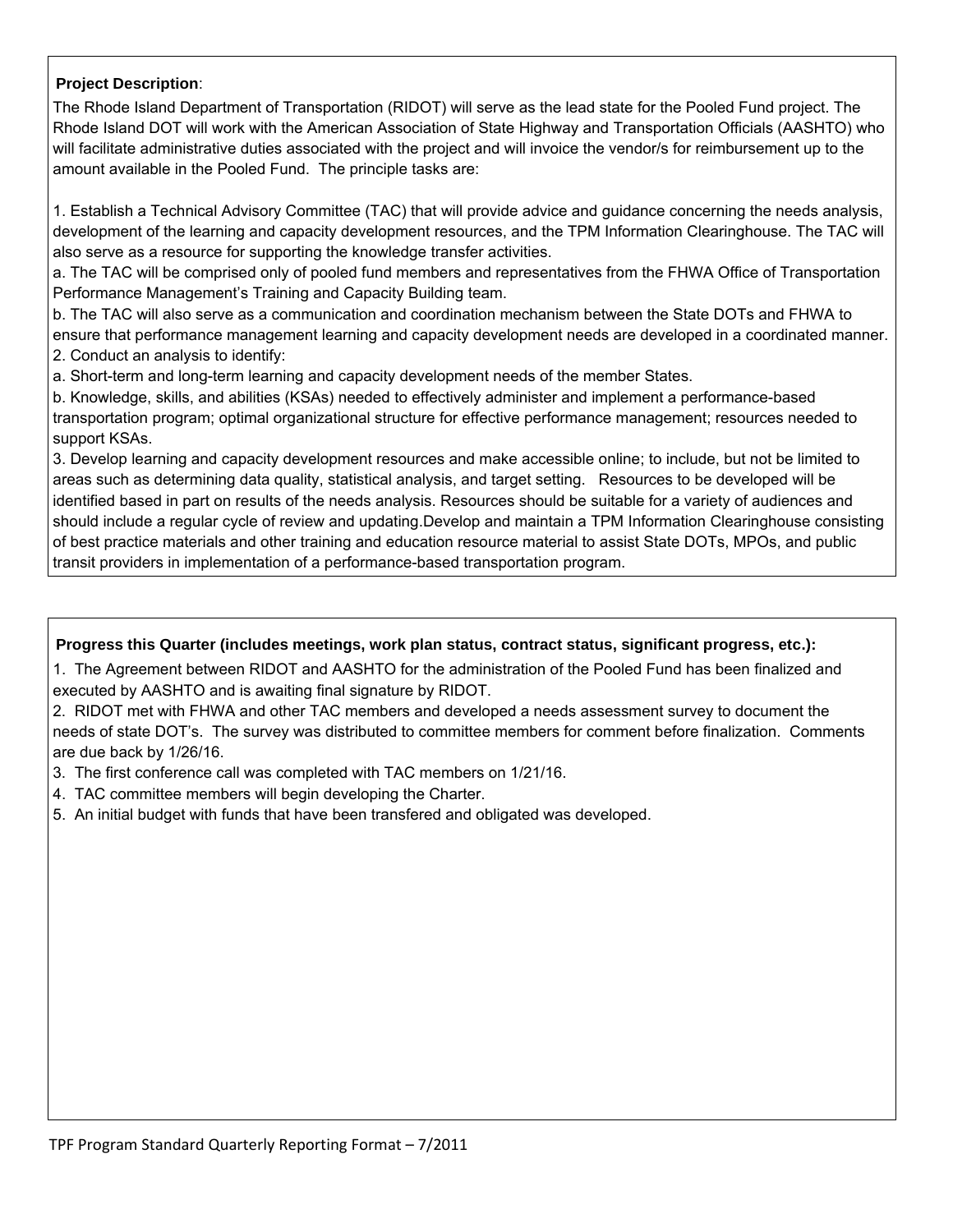## **Anticipated work next quarter**:

- 1. Execute finalized agreement between RIDOT and AASHTO
- 2. Obtain RIDOT purchase order
- 3. Schedule the next call with TAC members
- 4. Finalize and distribute survey for feedback
- 5. Develop RFP in conjunction with AASHTO to obtain sub-consultant

**Significant Results:**